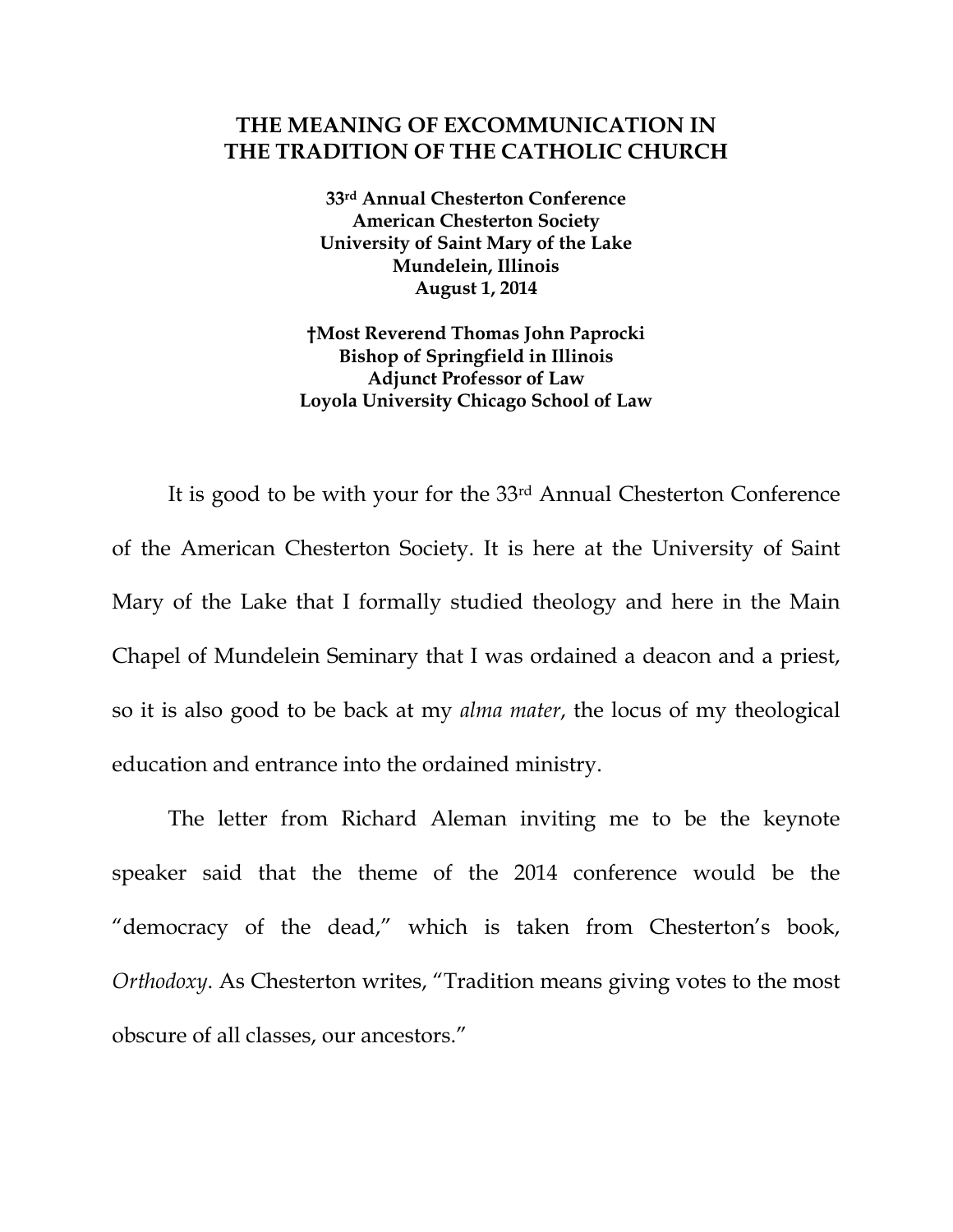Now as someone who grew up on the south side of Chicago, I have to admit that the "democracy of the dead" and "giving votes to our ancestors" has a long tradition in the Windy City, but maybe not exactly in the same manner that Chesterton had in mind! After all, in a city whose favorite political slogan is "vote early and vote often," it might be said that many of our civic officials have been more than willing to extend the right of suffrage to their ancestors now residing in our local cemeteries!

Reading a bit further into Chesterton's explanation of the "democracy of the dead," I see that he has something much more sublime in mind: "Tradition refuses to submit to the small and arrogant oligarchy of those who merely happen to be walking about. . . . Democracy tells us not to neglect a good man's opinion, even if he is our groom; tradition tells us not to neglect a good man's opinion, even if he is our father."

Of course, Tradition, with a capital "T," has an exalted place as one of the primary sources of our Catholic faith, along with Sacred Scripture, the Word of God. Thus it is that I wish to address in this keynote address a topic closely related to Tradition, namely, the meaning of Excommunication in the Tradition of the Catholic Church, since the primary purpose of excommunication is to preserve the integrity of the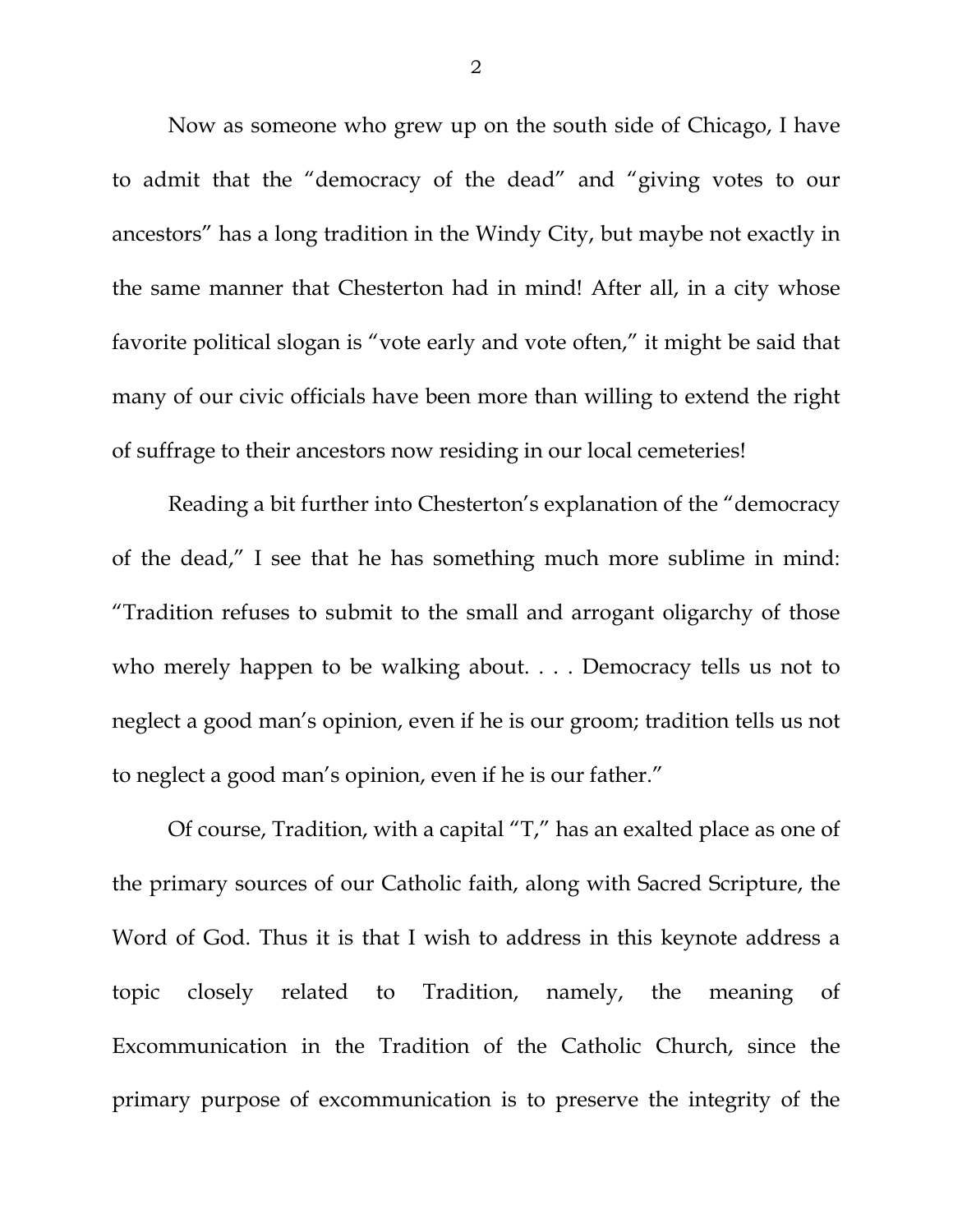Catholic community of faith, not only the faithful who are alive today, but also the faithful who have gone before us, and to respect those who are now participants in the "democracy of the dead."

"Excommunication" is one of the most highly-charged and feared words connected with the Catholic faith. It is also one of the most misunderstood. Many people incorrectly believe that a person who has been excommunicated has been "kicked out" of the Catholic Church. They may also think that this is a permanent and irreversible punishment. The penalty may be viewed as harsh, lacking in charity, even un-Christian.

The topic of excommunication is very much on my mind as I recently felt it was my responsibility to declare that a woman in my diocese had incurred an automatic excommunication for attempting to be ordained a priest. A few weeks prior to this scheduled ceremony, I sent her a letter warning that the attempted sacred ordination of a woman is one of the more grave offenses reserved to the Congregation for the Doctrine of the Faith. According to canon 1378 of the Code of Canon Law, both the one who attempts to confer sacred ordination on a woman, and she who attempts to receive sacred ordination, incur an automatic excommunication reserved to the Apostolic See. This is because canon 1024 says that only a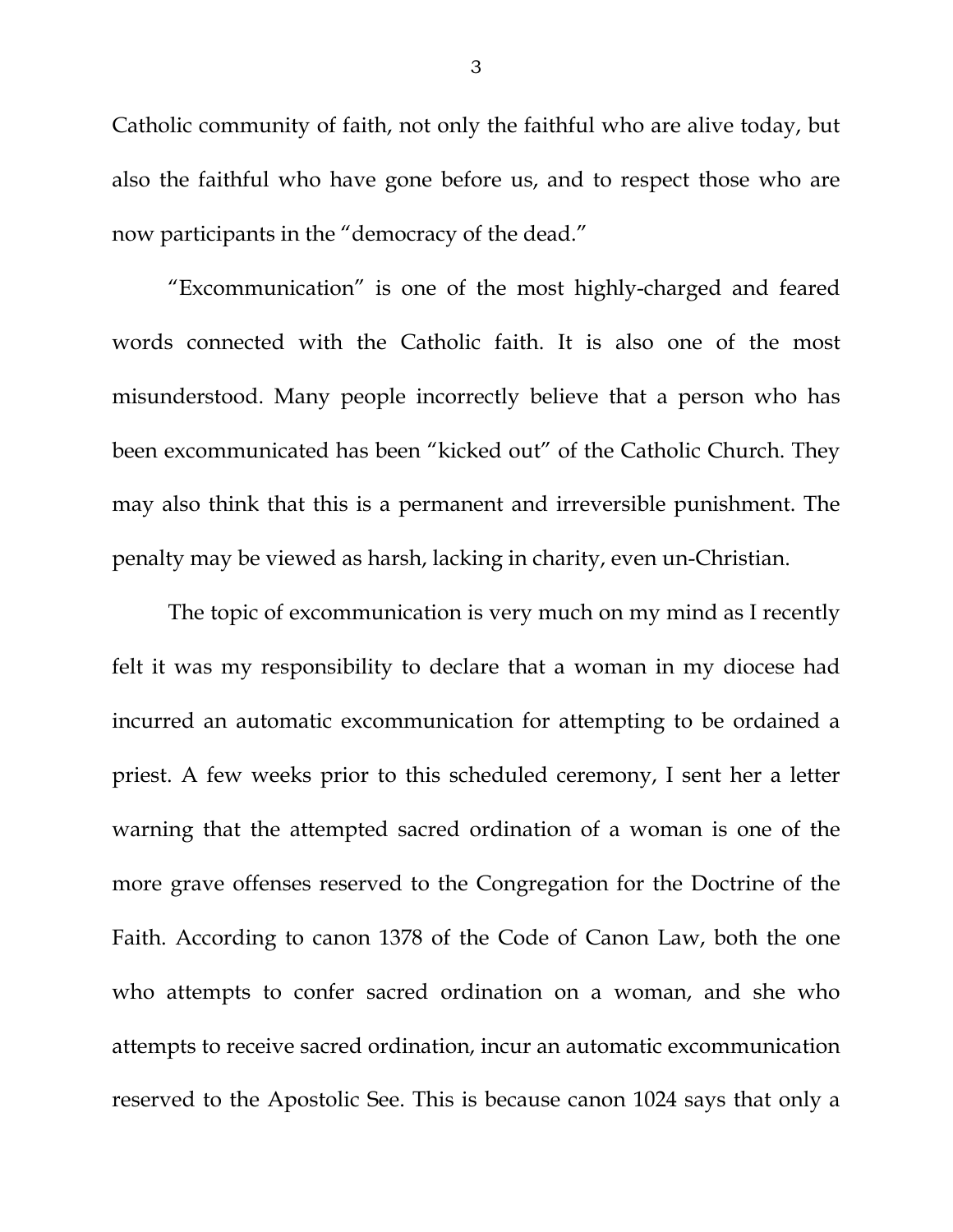baptized male can receive sacred ordination validly, thus, the attempted ordination of a female is invalid.

Pope John Paul II addressed this issue in an Apostolic Letter on May 22, 1994. Writing "in order that all doubt may be removed regarding a matter of great importance, a matter which pertains to the Church's divine constitution itself," the Holy Father declared that "the Church has no authority whatsoever to confer priestly ordination on women and that this judgment is to be definitively held by all the Church's faithful."

Prior to his election as Pope Benedict XVI, Cardinal Joseph Ratzinger, writing in 1995 as Prefect of the Congregation for the Doctrine of the Faith, issued a response to a proposed doubt about this teaching regarding the ordination of women, saying, "This teaching requires definitive assent, since, founded on the written Word of God, and from the beginning constantly preserved and applied in the Tradition of the Church, it has been set forth infallibly by the ordinary and universal Magisterium" [the teaching authority of the Catholic Church].

On May 21, 2010, Pope Benedict XVI promulgated the *Norms of the motu proprio "Sacramentorum sanctitatis tutela*," Article 5 of which provides that the more grave delict of the attempted sacred ordination of a woman is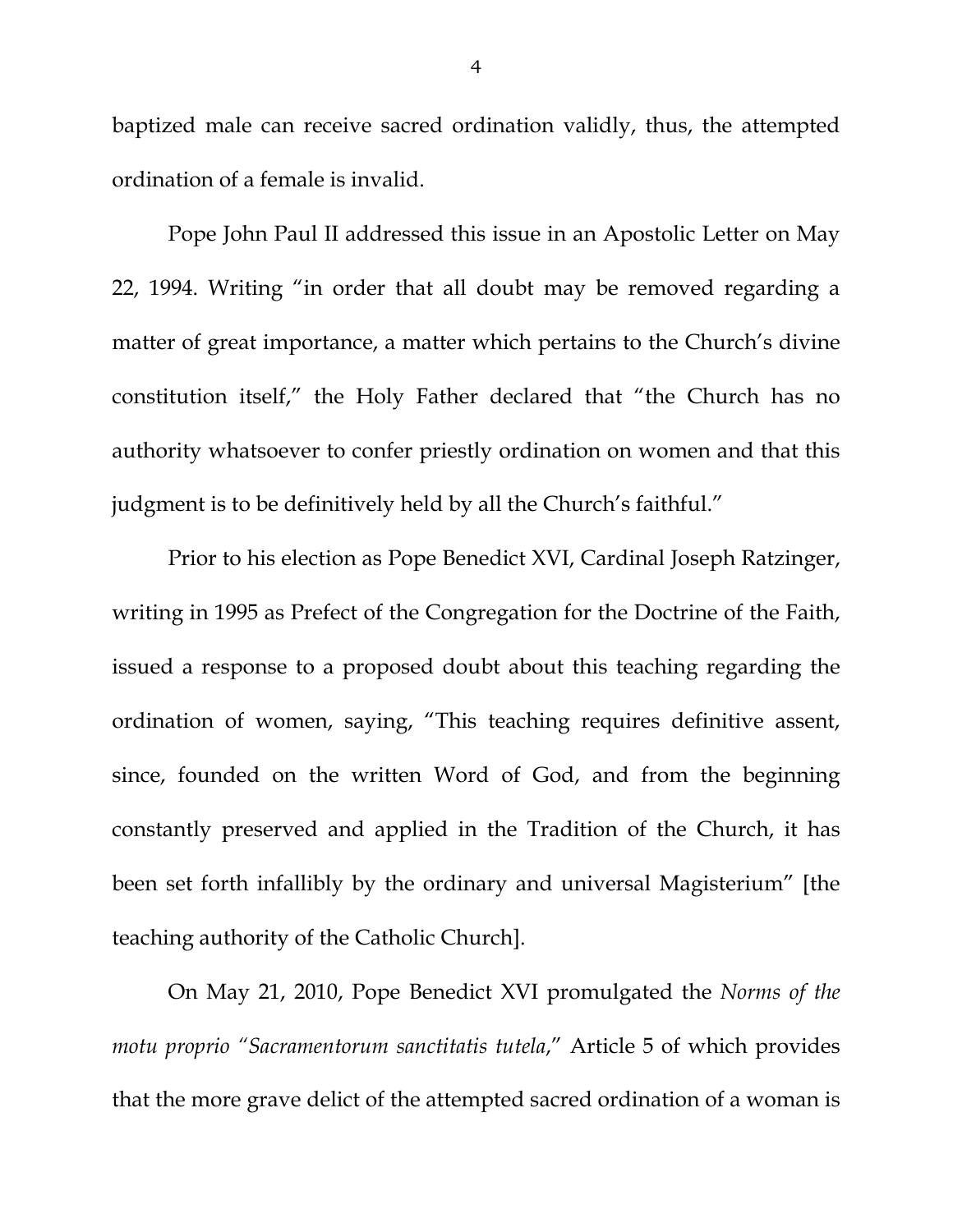reserved to the Congregation for the Doctrine of the Faith and that both the one who attempts to confer sacred ordination on a woman and she who attempts to receive sacred ordination incur a *latae sententiae* excommunication reserved to the Apostolic See.

Echoing his predecessors, Pope Francis wrote last year in his apostolic exhortation, *Evangelii Gaudium* (The Joy of the Gospel), that the "reservation of the priesthood to males, as a sign of Christ the spouse who gives himself in the Eucharist, is not a question open to discussion."

In order to avoid the declaration of this automatic penalty of excommunication, I urged her in accord with canon 1342 to reconsider and cancel her contemplated course of action, adding that if she did not desist from this course and proceeded as planned, she would be excommunicated automatically and only the Apostolic See would be able to remit this excommunication.

When in fact she went through with her attempt to be ordained a priest for "Roman Catholic Womenpriests Inc." in a ceremony at the Abraham Lincoln Unitarian Universalist Congregation in Springfield on May 5, despite my letter urging her not to do so, I issued a decree declaring in accord with canons 1342 and 1720 of the *Code of Canon Law* that she had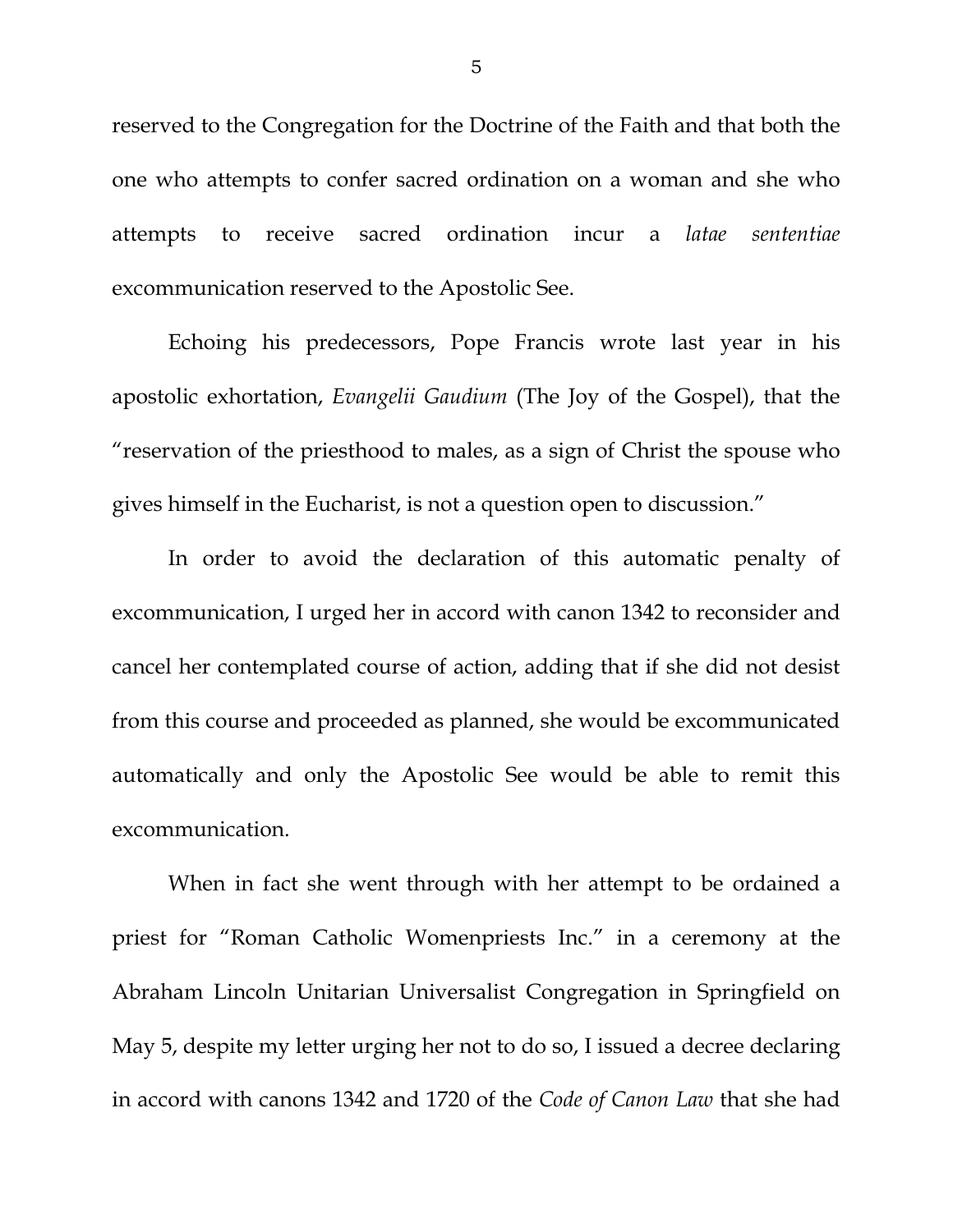incurred the censure of excommunication *latae sententiae* reserved to the Apostolic See and posted a notice on our diocesan website and in our diocesan newspaper advising the faithful of this fact.

In my notice I added that a schismatic group called "Holy Family Inclusive Catholic Community" was being formed and was planning to conduct liturgical services at the Congregational Church UCC in Jacksonville, Illinois.

 The Christian faithful were cautioned that this attempted ordination and these purported "Masses" are invalid. Those who knowingly and intentionally participate in these schismatic activities also incur automatic excommunication in accord with canons 751 and 1364, with due regard for canons 1321-1324 of the *Code of Canon Law.* 

The reactions to my declaration and notice were considerable, both positive from those who expressed appreciation for addressing this matter clearly, and negative from those who disagreed, misrepresented or simply misunderstood what excommunication is all about.

One critic, for example, wrote an opinion piece in a secular paper claiming that I had said that the "worst thing a Catholic can do is attend a worship service led by a woman" and that a person "does not have to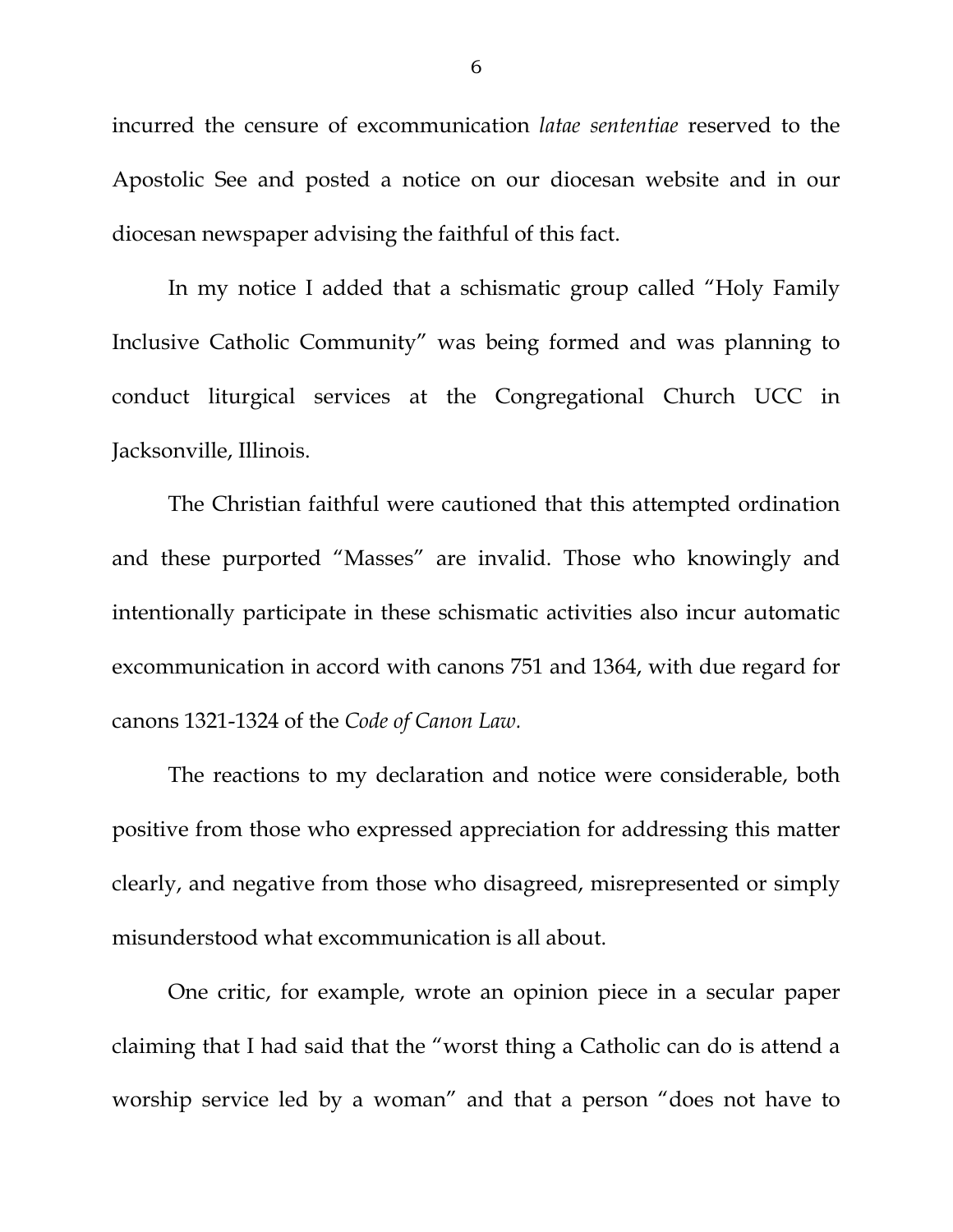participate actively in this heretical worship to incur this extreme penalty: Attendance alone is sufficient." In fact, I never said that the "worst thing a Catholic can do is attend a worship service led by a woman," but I did note that automatic excommunication would be incurred by those "who knowingly and intentionally participate in these schismatic activities," and cited the canons in the *Code of Canon Law* that provide for this penalty to be inapplicable or at least tempered in certain mitigating circumstances.

This critic correctly noted that murder, rape and other serious crimes are not grounds for automatic excommunication, but then erroneously concluded by saying, "So go ahead — kill your neighbor. While you may have to pay an earthly penalty, eternal salvation can still be achieved. But don't walk into the wrong church, especially if you see a woman in the pulpit. Then the wrath of the organized church or mosque or temple will be visited upon you."1

 It is legitimate to ask why murder, rape and other serious offenses are not grounds for automatic excommunication. There are several aspects to the answer for this question. First, it was the desire of the Commission for the Revision of the Code of Canon Law after the Second Vatican Council to reduce the number of penalties in canon law. Second, automatic

7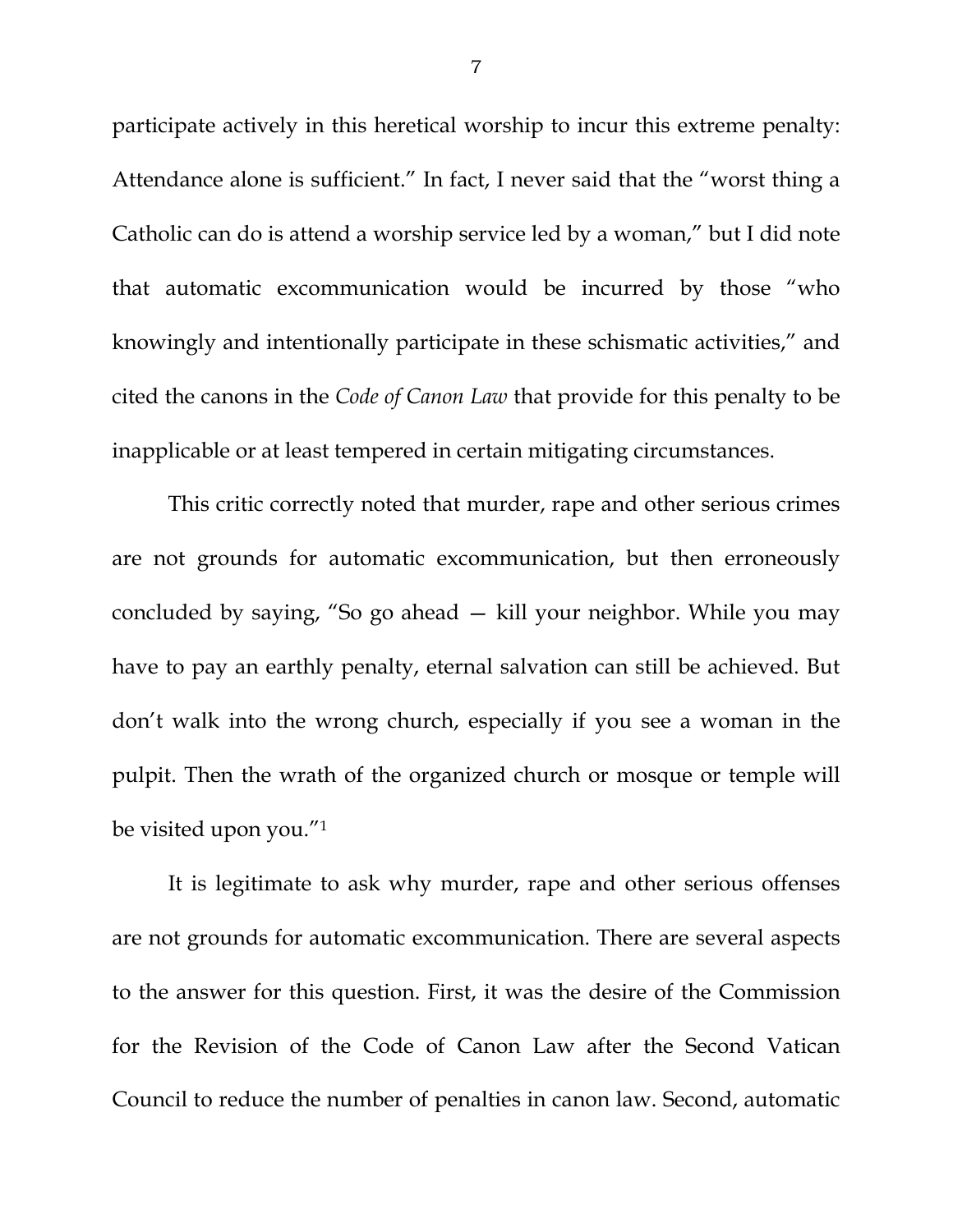penalties "were to be limited to the most notable ecclesiastical delicts."2 Third, while excommunication is not incurred automatically for murder, rape and other serious crimes, expiatory sanctions and other just penalties according to the gravity of the delict may be imposed in such cases after a finding of guilt in an ecclesiastical trial.3 Fourth, censures such as excommunication are designed to urge the offender to cease committing the offensive behavior and must be lifted once the offender has repented and stopped offending. It could be that a person has committed a serious crime such as murder only once and has no intention of killing anyone else. In such a case, an expiatory penalty is warranted rather than a censure like excommunication. Fifth, it is possible to commit serious sins without being a heretic, schismatic or apostate. In such cases, the penalty is not excommunication but eternal punishment in hell, and the remedy for such grievous sins is repentance and a firm purpose of amendment with confession and absolution in the Sacrament of Penance.

Another article in a secular newspaper, this one purporting to be reporting a story rather than stating an opinion, bore the headline, "Woman Priest Defied Catholic Diocese" and claimed that this move "earned her an excommunication" from me.4 In fact, she did not just defy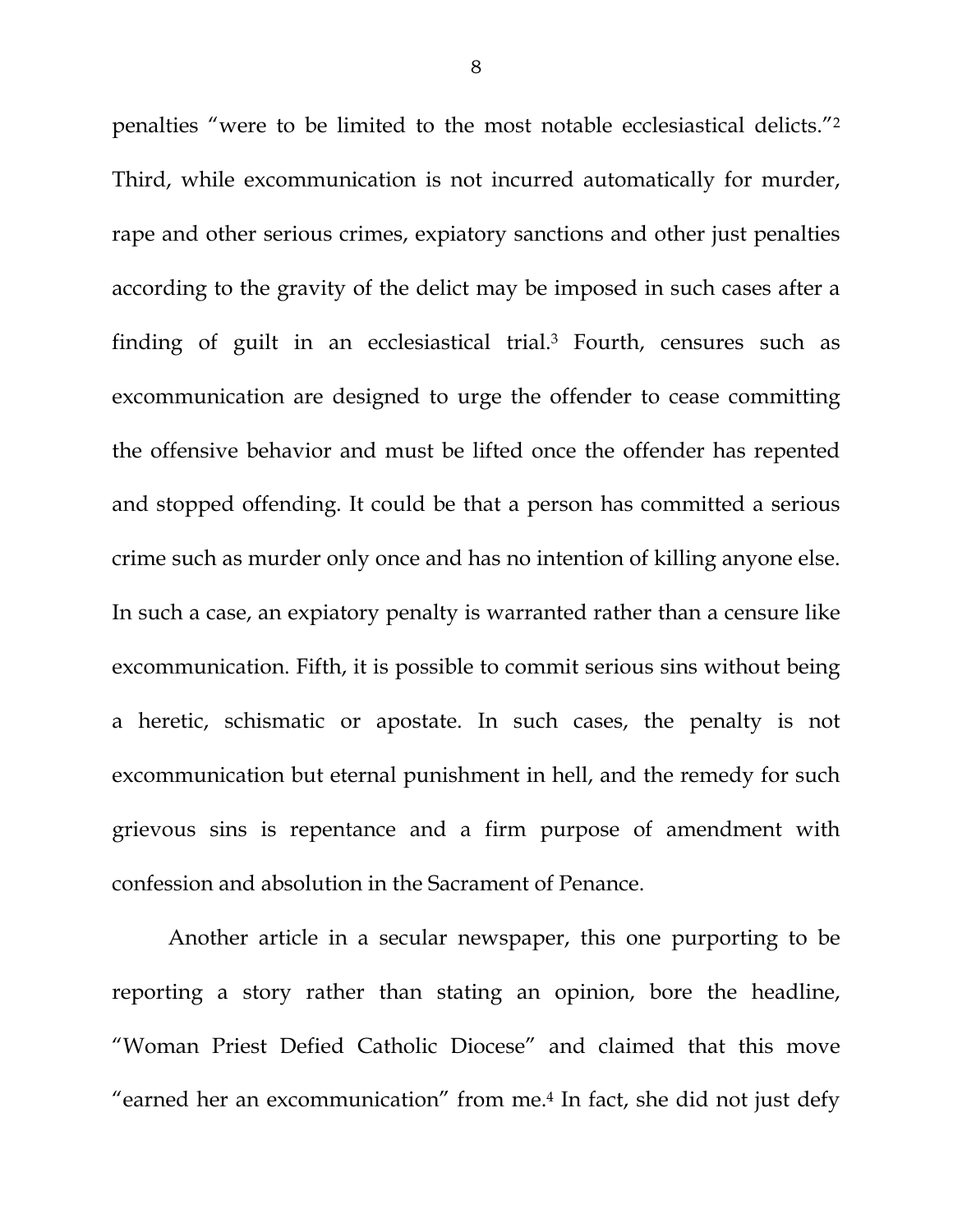the Diocese of Springfield in Illinois, but the Catholic Church. I also did not excommunicate her, but simply declared that she had excommunicated herself.

So why did I issue this public notice and declaration? Prior to her ceremony of attempted "ordination," my statement sought to address the erroneous claims being made in the secular media to publicize this event.5

Indeed, the website for "Roman Catholic Women Priests," has this Statement on Apostolic Succession: "The ordinations of Roman Catholic Womenpriests are valid because of our apostolic succession within the Roman Catholic Church. The principal consecrating Roman Catholic male bishops who ordained our first women bishops are bishops with apostolic succession within the Roman Catholic Church. Therefore, our bishops validly ordain deacons, priests and bishops. Consequently, all qualified candidates, including baptized ministers and priests from other Christian traditions, who are presented to our bishops for ordination, are ordained by the laying on of hands in apostolic succession in the Roman Catholic Church."6 These assertions about apostolic succession and the validity of "Women Priests" are, of course, false.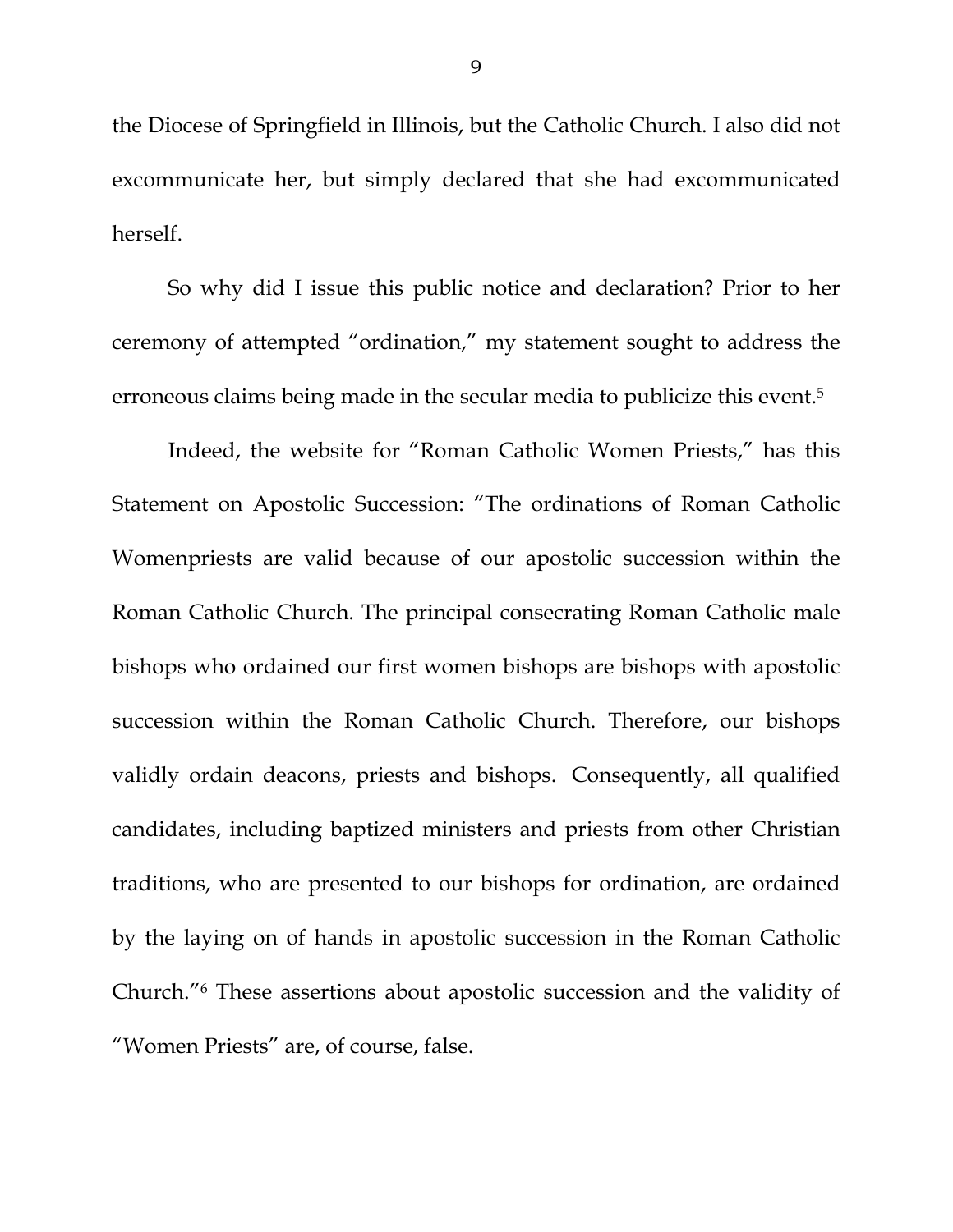The woman who attempted ordination has also begun offering "Masses" at her "Inclusive Catholic Community" in Jacksonville, Illinois, in my diocese.7 I thought as shepherd of this local Church that I should warn my flock that this person had in fact incurred an automatic excommunication and that her "ordination" and these "Masses" are invalid, hence I issued my declaration. This seems to have been helpful, as attendance at these services is reportedly low.8

While I do not wish to generate publicity for these people, neither do I think it prudent to remain silent in light of their false and misleading statements.

So let's look more closely at what excommunication is all about. According to canon 1331, §1, an excommunicated person is forbidden:

- (1) to have any ministerial participation in celebrating the Eucharistic Sacrifice or in any other ceremonies whatsoever of public worship;
- (2) to celebrate the sacraments and sacramentals and to receive the sacraments;
- (3) to discharge any ecclesiastical offices, ministries or functions whatsoever, or to place acts of governance.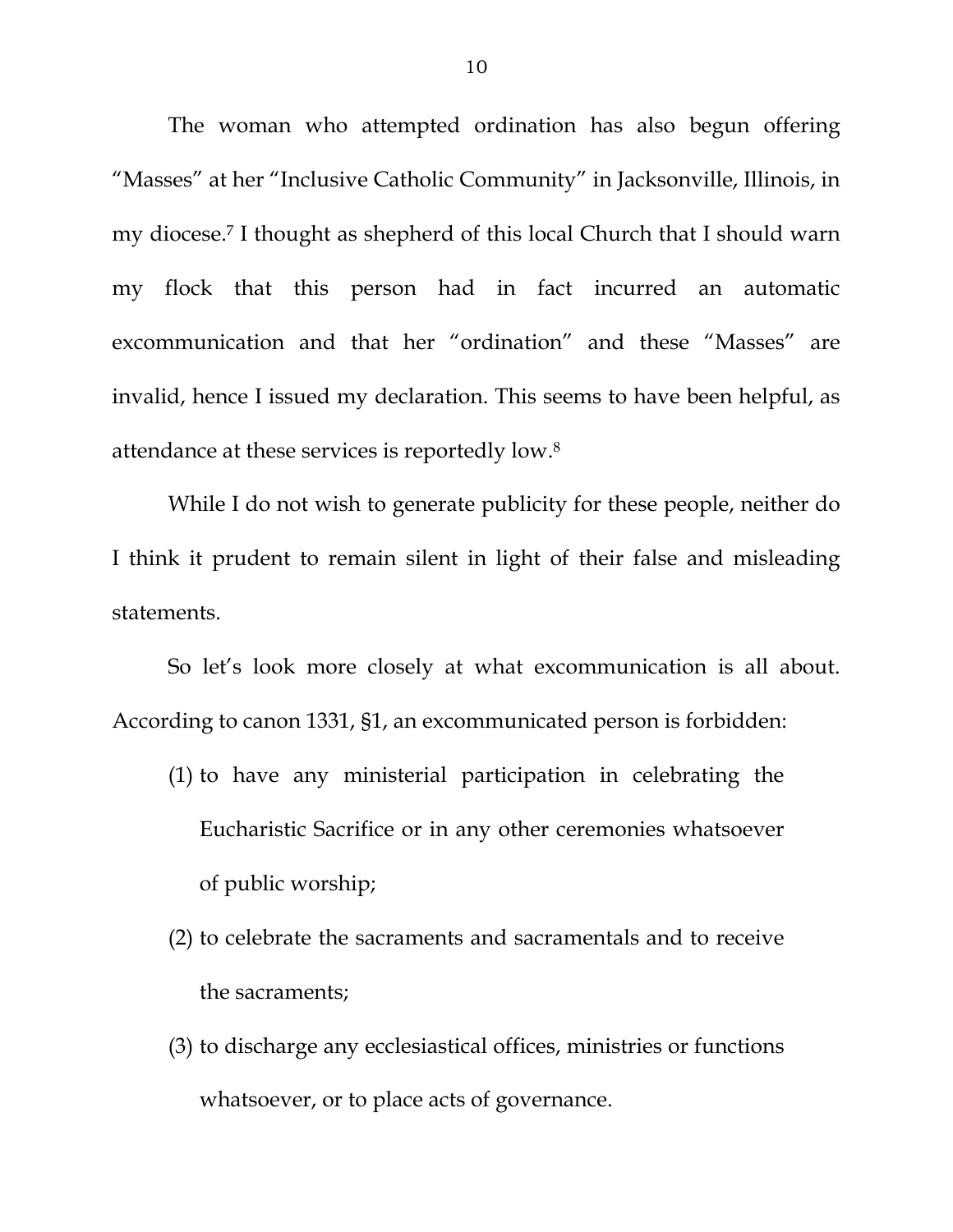If the excommunication has been declared, which I did in this case, canon 1331, §2 provides that the guilty party:

- (1)wishing to act against the prescriptions of §1, n. 1 [that is, to have any ministerial participation in celebrating the Eucharistic Sacrifice or in any other ceremonies whatsoever of public worship], is to be prevented from doing so or the liturgical action is to stop unless a serious cause intervenes;
- (2)invalidly places acts of governance which are only illicit in accord with the norms of §1, n. 3;
- (3)is forbidden to enjoy privileges formerly granted;
- (4) cannot validly acquire a dignity, office or other function in the Church;
- (5) cannot appropriate the revenues from any dignity, office, function or pension in the Church.

In his book, *Excommunication and the Catholic Church*, Dr. Edward Peters sets the record straight and answers a variety of questions about the ecclesiastical sanction known as "excommunication." He points out that "*excommunication* literally means 'out of full communion' with the Catholic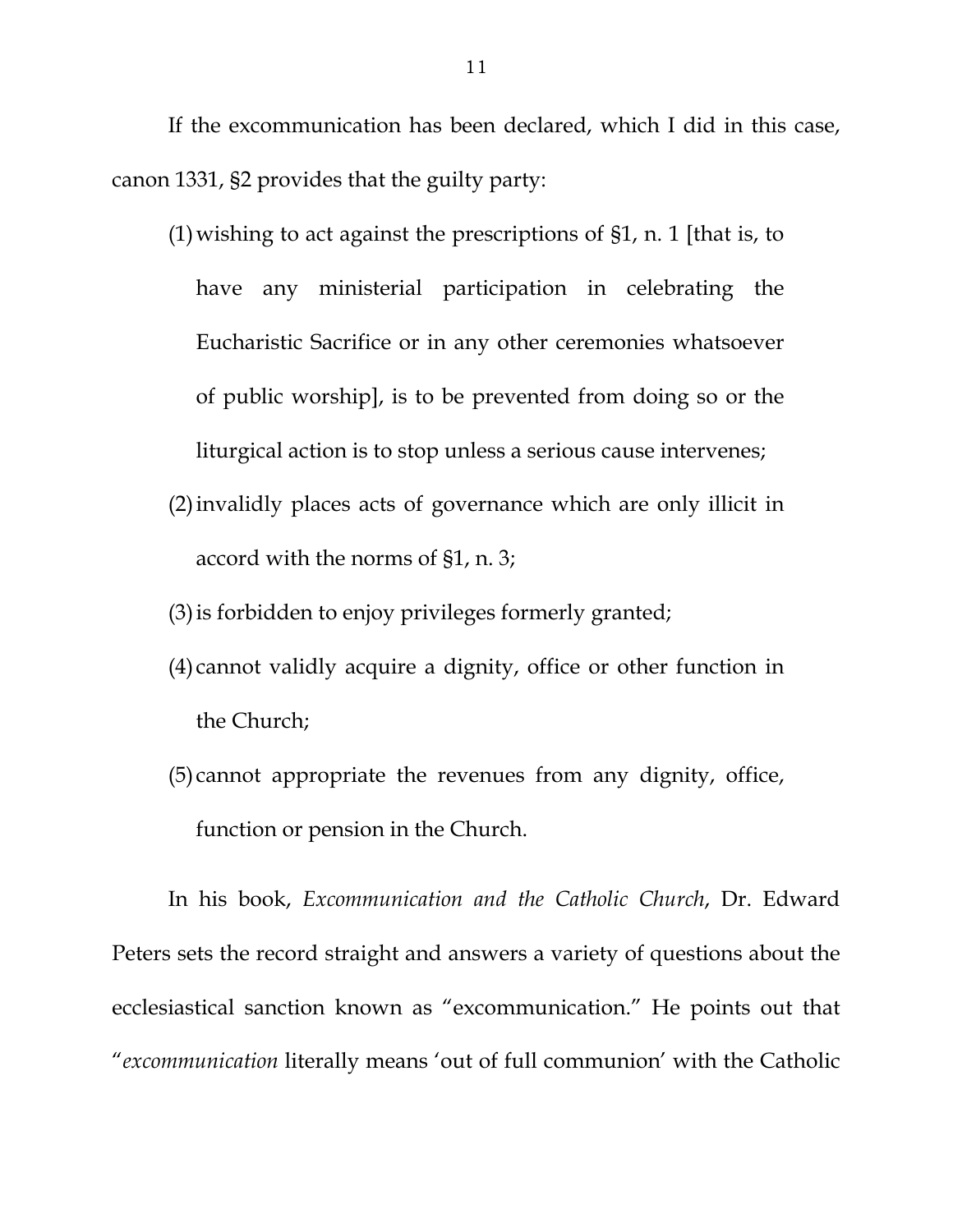Church. Because excommunication can be imposed only on a Catholic (that is, one who is in full communion with the Church according to canon 205), excommunication deprives one of the fullness of the communion that he or she previously enjoyed. . . . Excommunication does not mean that one is no longer a Christian (because Christian baptism imprints an indelible character on the soul) or no longer a Catholic . . . Catholics who are in full communion with the Church are striving to live according to the teachings of Christ and to follow His will in all things."9 Catholics who are in the full communion of the Church are also united to the communion of saints, those whom Chesterton called the "democracy of the dead."

During the revision of canon law which took several years to complete following the conclusion of the Second Vatican Council in 1965 and which culminated in the publication of the revised *Code of Canon Law* in 1983, there were many voices, including some bishops and canon lawyers, who were calling for the complete abolition of all penalties in canon law. Ideally, it was thought, everyone would conform to the law voluntarily out of love for Christ and His Church. Realistically, however, not everyone conforms easily to the ideal. Thus, while coercive penalties were retained as necessary for maintaining proper order in any society, one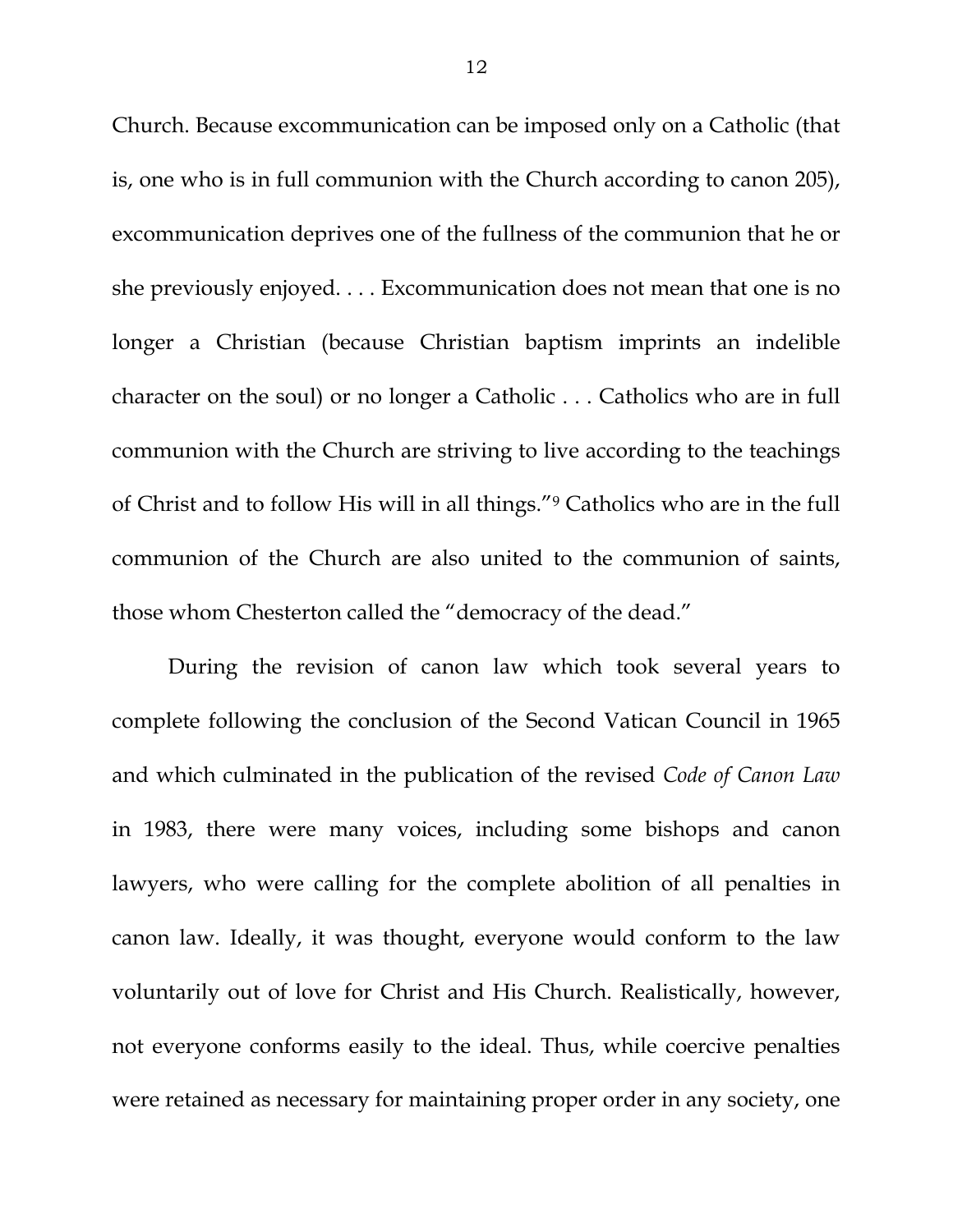of the ten principles for the revision of the *Code of Canon Law* was that penalties should be kept to a minimum.

Excommunication belongs to the genus of sanctions known as censures, in contrast to expiatory penalties. Expiatory penalties (canon 1336) punish the offender for a prescribed time or an indefinite time and seek to remedy the damage or injustice done to societal values by the offense and to deter others from engaging in similar wrongdoing. In contrast, censures are considered to be "medicinal penalties" (canon 1312, §1, 1º), which means that they seek to persuade the offender to cease the wrongful behavior and reintegrate the person into the life of the ecclesial community. As such, censures are lifted when the offender "withdraws from contumacy," i.e., from engaging in the wrongful behavior and making suitable reparation for damages, if necessary (see canons 1347 and 1358).

Properly understood in this way as a medicinal penalty, excommunication certainly does not expel the person from the Catholic Church, but simply forbids the excommunicated person from engaging in certain activities (listed in canon 1331) in the life of the Church until the offender reforms and ceases from the offense. Once this happens, the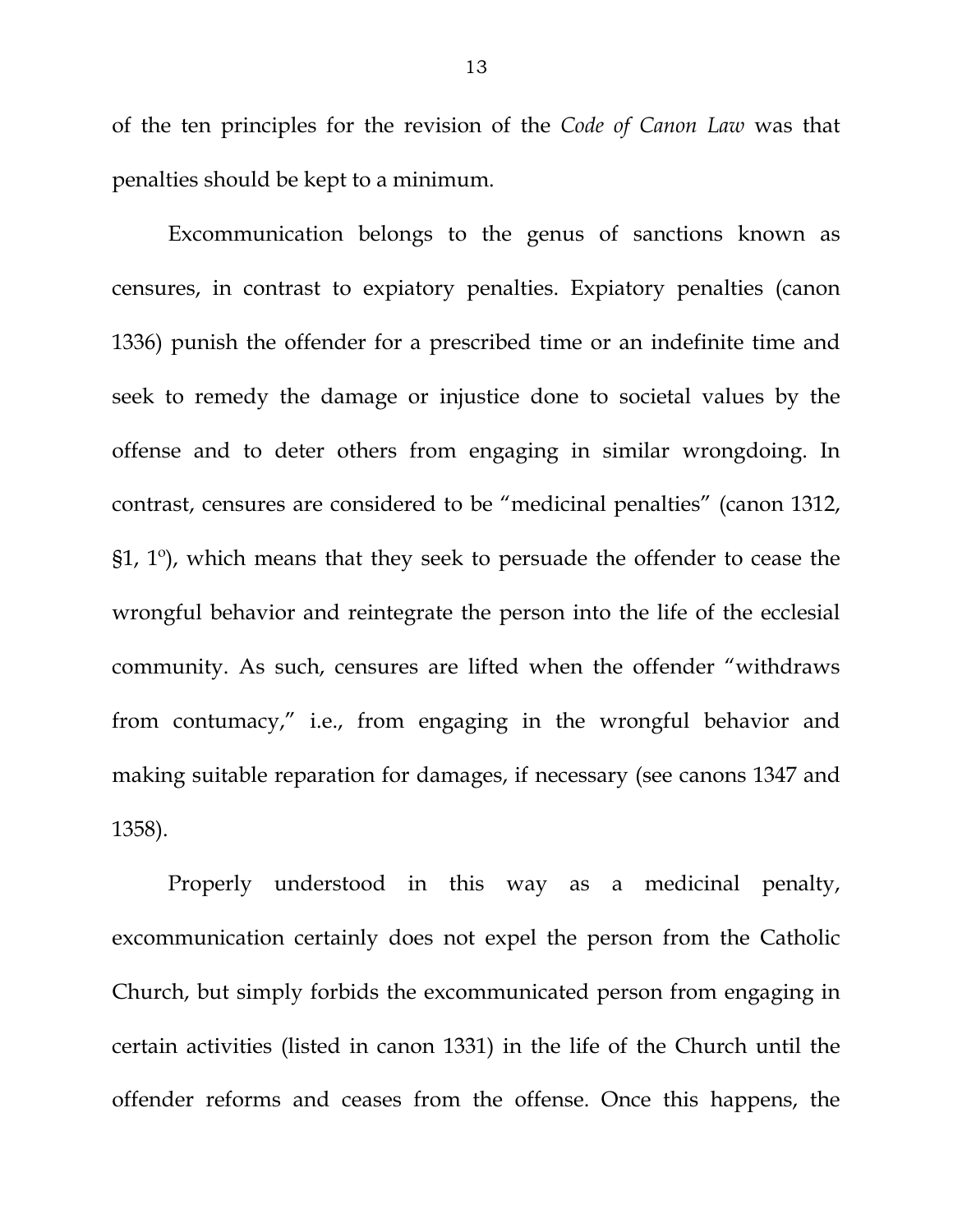person is to be restored to the fullness of participation in the life of the Church. Although the remission of the censure pertains to the competent authority to determine whether the person has actually withdrawn from contumacy, in a sense the offender holds in his or her own hand the key to the release from the censure. If the wrongful behavior ceases and any necessary reparation or restitution is made, the excommunication will be lifted; if not, it continues.

Thus, some people may be excommunicated for only a short time. For others, the excommunication may never be lifted if they do not repent and change their ways. Church history over the past two millennia provides many examples of both, some of them described in the book by Dr. Peters. For example, King Henry VIII was excommunicated for defying the Pope and declaring himself to be head of the church of England (today called the Anglican Church, except in the United States, where it is known as the Episcopal Church due to the desire of the American revolutionaries to disassociate themselves from identity with England). Henry VIII never "withdrew from contumacy" and hence died excommunicated. In contrast, the racist segregationist Leander Perez was excommunicated by New Orleans Archbishop Joseph Rummel in 1962, but since Perez repented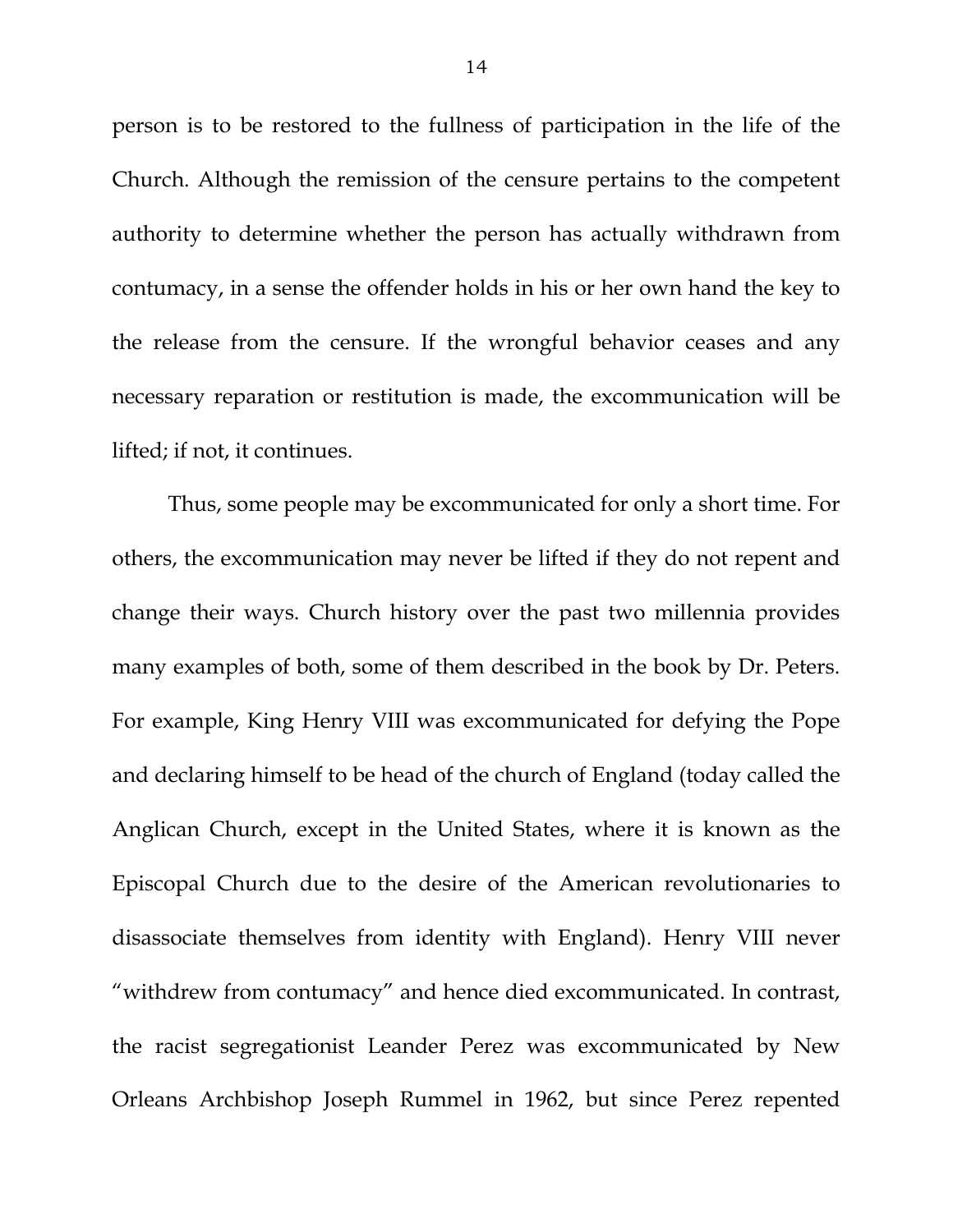before his death in 1969, he died as a Catholic in good standing with the Church. This is the outcome that the Church seeks and fervently desires.

Dr. Peters concludes that "the primary purpose behind excommunication is the personal reform of the offender. When excommunication works, it honors all these ends and accomplishes all these goals. When it does not work, it is probably the result of the individual's hardening of the heart against the grace of conversion that, more than anything else, the Church wishes to accomplish."10

Seen in this way, a censure such as excommunication is not at all vindictive, but may be seen as a sort of "tough love," just as loving parents discipline their children to teach them the difference between right and wrong. In fact, it would be most unloving to allow people to persist in their wrongdoing without pointing out the fault. Jesus spoke about fraternal correction (Matthew 18:15-17) and St. Paul wrote that "love is the fulfillment of the law" (Romans 13:10). My own Episcopal motto reflects this: *Lex Cordis Caritas*, that is, the Law of the Heart is Love.

As expressed in the very last paragraph of the *Code of Canon Law*, the ultimate aim of canon law is the "salvation of souls."11 In this context, excommunication is rightly understood as a loving remedy provided by